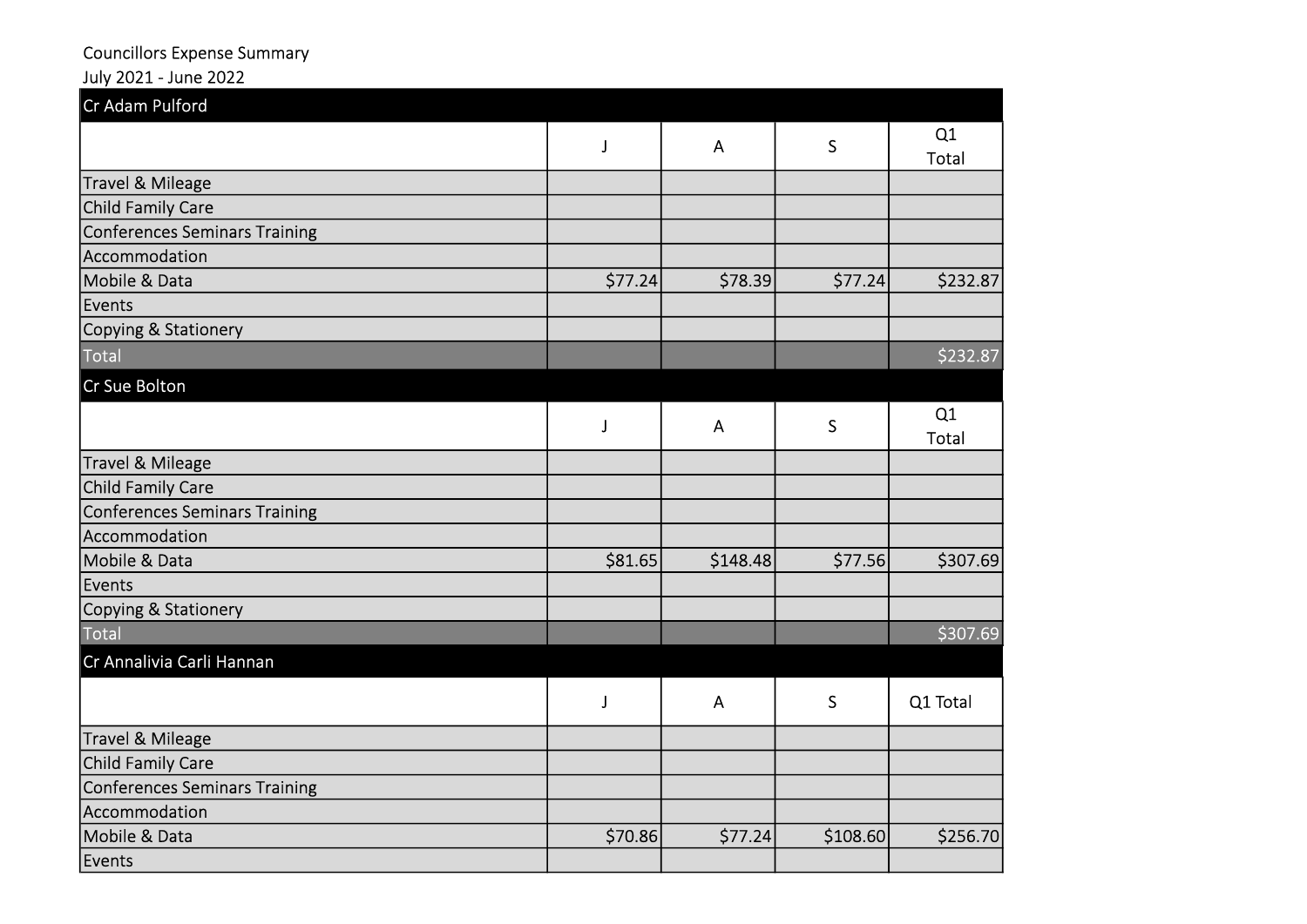| Copying & Stationery                 |          |          |             |          |
|--------------------------------------|----------|----------|-------------|----------|
| Total                                |          |          |             | \$256.70 |
| Cr Helen Davidson                    |          |          |             |          |
|                                      | J        | A        | S           | Q1       |
|                                      |          |          |             | Total    |
| Travel & Mileage                     |          |          |             |          |
| Child Family Care                    |          |          |             |          |
| <b>Conferences Seminars Training</b> |          |          |             |          |
| Accommodation                        |          |          |             |          |
| Mobile & Data                        | \$77.76  | \$80.62  | \$79.29     | \$237.67 |
| Events                               |          |          |             |          |
| Copying & Stationery                 |          |          |             |          |
|                                      |          |          |             | \$237.67 |
| Cr Helen Pavlidis                    |          |          |             |          |
|                                      | J        | A        | S           | Q1       |
|                                      |          |          |             | Total    |
| Travel & Mileage                     |          |          |             |          |
| Child Family Care                    |          |          |             |          |
| <b>Conferences Seminars Training</b> |          |          |             |          |
| Accommodation                        |          |          |             |          |
| Mobile & Data                        | \$77.24  | \$102.19 | \$77.24     | \$256.67 |
| Events                               |          |          |             |          |
| Copying & Stationery                 |          |          |             |          |
|                                      |          |          |             | \$256.67 |
| Cr Angelica Panopoulos               |          |          |             |          |
|                                      | J        | A        | $\mathsf S$ | Q1       |
|                                      |          |          |             | Total    |
| Travel & Mileage                     | \$36.84  |          |             | \$36.84  |
| Child Family Care                    |          |          |             |          |
| Conferences Seminars Training        |          |          |             |          |
| Accommodation                        |          |          |             |          |
| Mobile & Data                        | \$77.34] | \$238.36 | \$77.24     | \$392.94 |
| Events                               |          |          |             |          |
| Copying & Stationery                 |          |          |             |          |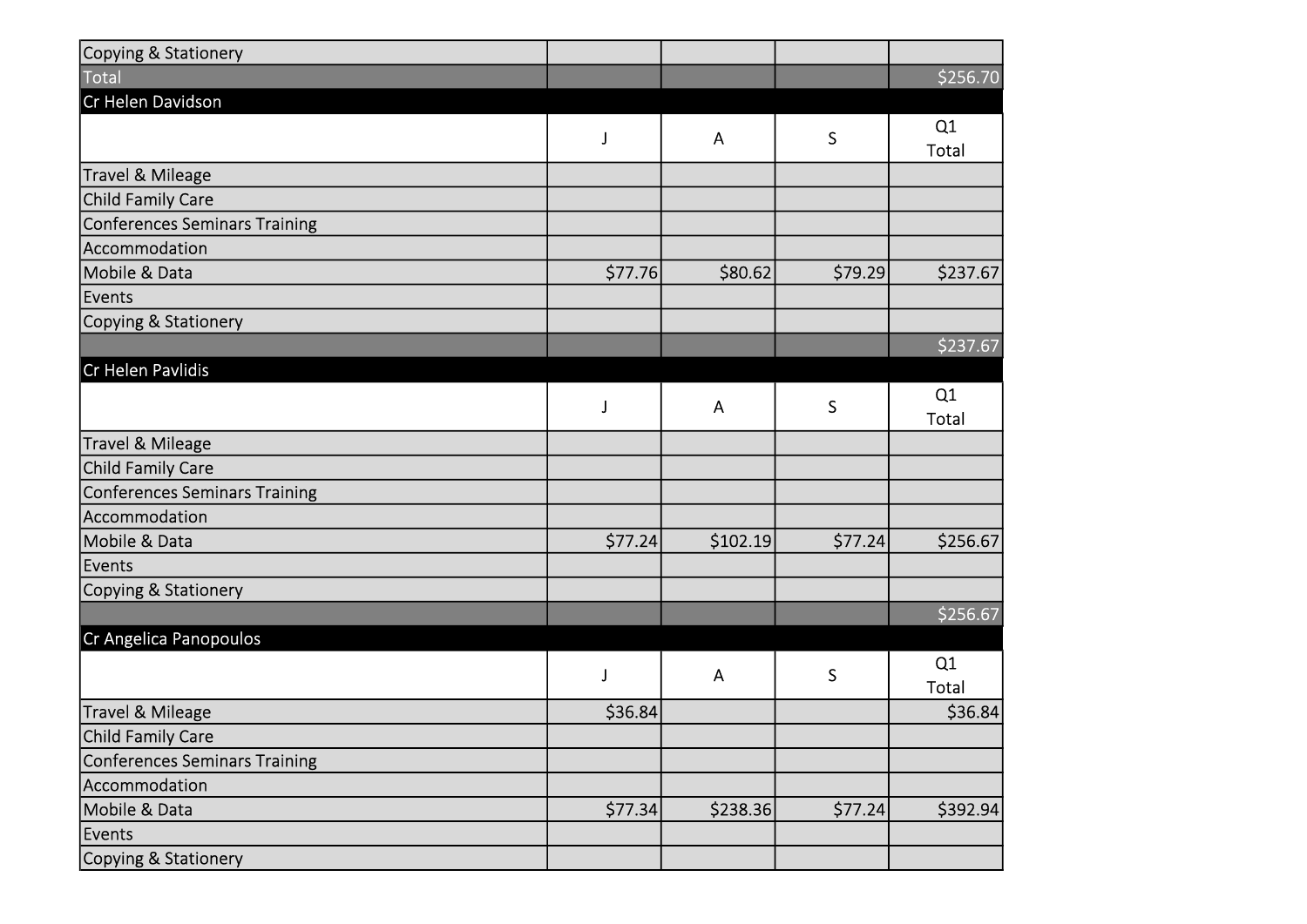|                                      |          |          |             | \$429.78    |
|--------------------------------------|----------|----------|-------------|-------------|
| Cr Milad El-Halabi                   |          |          |             |             |
|                                      | J        | A        | $\mathsf S$ | Q1          |
|                                      |          |          |             | Total       |
| <b>Travel &amp; Mileage</b>          |          |          |             |             |
| Child Family Care                    |          |          |             |             |
| <b>Conferences Seminars Training</b> |          |          |             |             |
| Accommodation                        |          |          |             |             |
| Mobile & Data                        | \$77.24] | \$77.24  | \$183.24    | \$337.72    |
| Events                               |          |          |             |             |
| Copying & Stationery                 |          |          |             |             |
|                                      |          |          |             |             |
| Cr James Conlan                      |          |          |             |             |
|                                      | J        | A        | S           | Q1<br>Total |
| Travel & Mileage                     |          |          |             |             |
| Child Family Care                    |          |          |             |             |
| <b>Conferences Seminars Training</b> |          |          |             |             |
| Accommodation                        |          |          |             |             |
| Mobile & Data                        | \$77.24  | \$228.20 | \$77.24     | \$382.68    |
| Events                               |          |          |             |             |
| Copying & Stationery                 |          |          |             |             |
|                                      |          |          |             | \$382.68    |
| Cr Mark Riley                        |          |          |             |             |
|                                      | J        | A        | $\mathsf S$ | Q1          |
|                                      |          |          |             | Total       |
| Travel & Mileage                     |          |          |             |             |
| Child Family Care                    |          |          |             |             |
| Conferences Seminars Training        |          |          |             |             |
| Accommodation                        |          |          |             |             |
| Mobile & Data                        | \$77.24] | \$78.69  | \$78.62     | \$234.55    |
| Events                               |          |          |             |             |
| Copying & Stationery                 |          |          |             |             |
|                                      |          |          |             | \$234.55    |